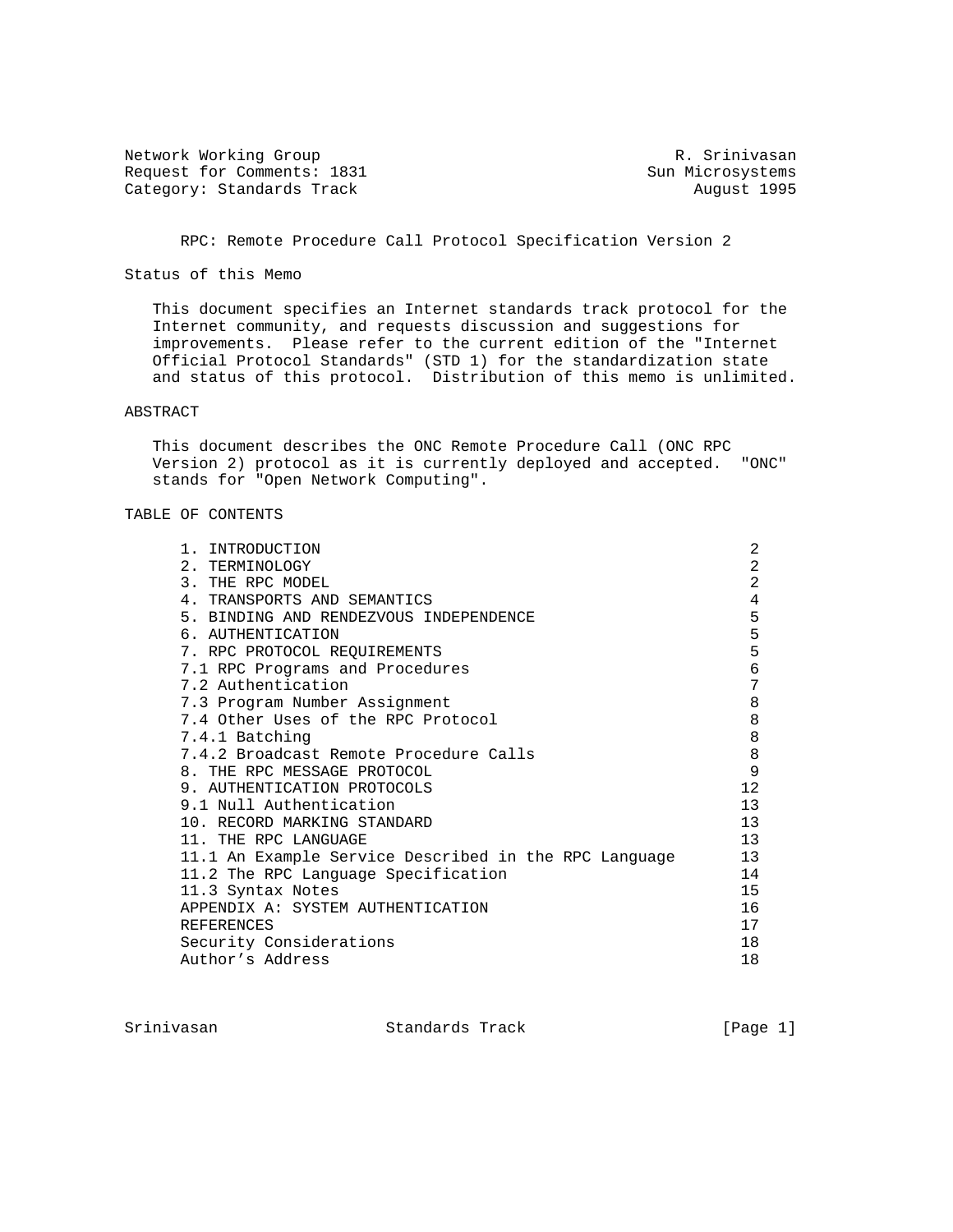### 1. INTRODUCTION

 This document specifies version two of the message protocol used in ONC Remote Procedure Call (RPC). The message protocol is specified with the eXternal Data Representation (XDR) language [9]. This document assumes that the reader is familiar with XDR. It does not attempt to justify remote procedure calls systems or describe their use. The paper by Birrell and Nelson [1] is recommended as an excellent background for the remote procedure call concept.

# 2. TERMINOLOGY

 This document discusses clients, calls, servers, replies, services, programs, procedures, and versions. Each remote procedure call has two sides: an active client side that makes the call to a server, which sends back a reply. A network service is a collection of one or more remote programs. A remote program implements one or more remote procedures; the procedures, their parameters, and results are documented in the specific program's protocol specification. A server may support more than one version of a remote program in order to be compatible with changing protocols.

 For example, a network file service may be composed of two programs. One program may deal with high-level applications such as file system access control and locking. The other may deal with low-level file input and output and have procedures like "read" and "write". A client of the network file service would call the procedures associated with the two programs of the service on behalf of the client.

The terms client and server only apply to a particular transaction; a particular hardware entity (host) or software entity (process or program) could operate in both roles at different times. For example, a program that supplies remote execution service could also be a client of a network file service.

3. THE RPC MODEL

 The ONC RPC protocol is based on the remote procedure call model, which is similar to the local procedure call model. In the local case, the caller places arguments to a procedure in some well specified location (such as a register window). It then transfers control to the procedure, and eventually regains control. At that point, the results of the procedure are extracted from the well specified location, and the caller continues execution.

Srinivasan Standards Track [Page 2]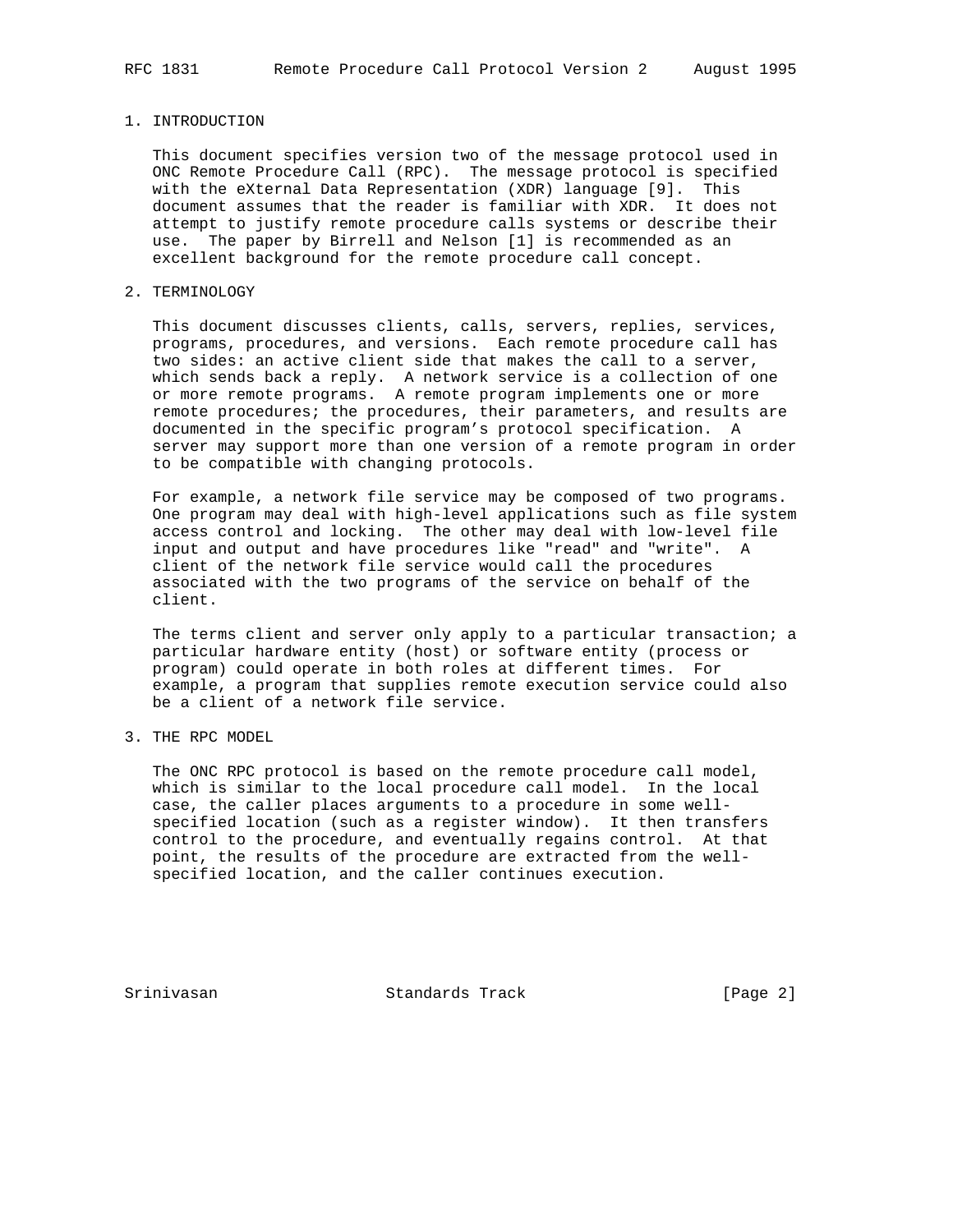The remote procedure call model is similar. One thread of control logically winds through two processes: the caller's process, and a server's process. The caller process first sends a call message to the server process and waits (blocks) for a reply message. The call message includes the procedure's parameters, and the reply message includes the procedure's results. Once the reply message is received, the results of the procedure are extracted, and caller's execution is resumed.

 On the server side, a process is dormant awaiting the arrival of a call message. When one arrives, the server process extracts the procedure's parameters, computes the results, sends a reply message, and then awaits the next call message.

 In this model, only one of the two processes is active at any given time. However, this model is only given as an example. The ONC RPC protocol makes no restrictions on the concurrency model implemented, and others are possible. For example, an implementation may choose to have RPC calls be asynchronous, so that the client may do useful work while waiting for the reply from the server. Another possibility is to have the server create a separate task to process an incoming call, so that the original server can be free to receive other requests.

 There are a few important ways in which remote procedure calls differ from local procedure calls:

 1. Error handling: failures of the remote server or network must be handled when using remote procedure calls.

 2. Global variables and side-effects: since the server does not have access to the client's address space, hidden arguments cannot be passed as global variables or returned as side effects.

 3. Performance: remote procedures usually operate one or more orders of magnitude slower than local procedure calls.

 4. Authentication: since remote procedure calls can be transported over unsecured networks, authentication may be necessary. Authentication prevents one entity from masquerading as some other entity.

 The conclusion is that even though there are tools to automatically generate client and server libraries for a given service, protocols must still be designed carefully.

Srinivasan Standards Track [Page 3]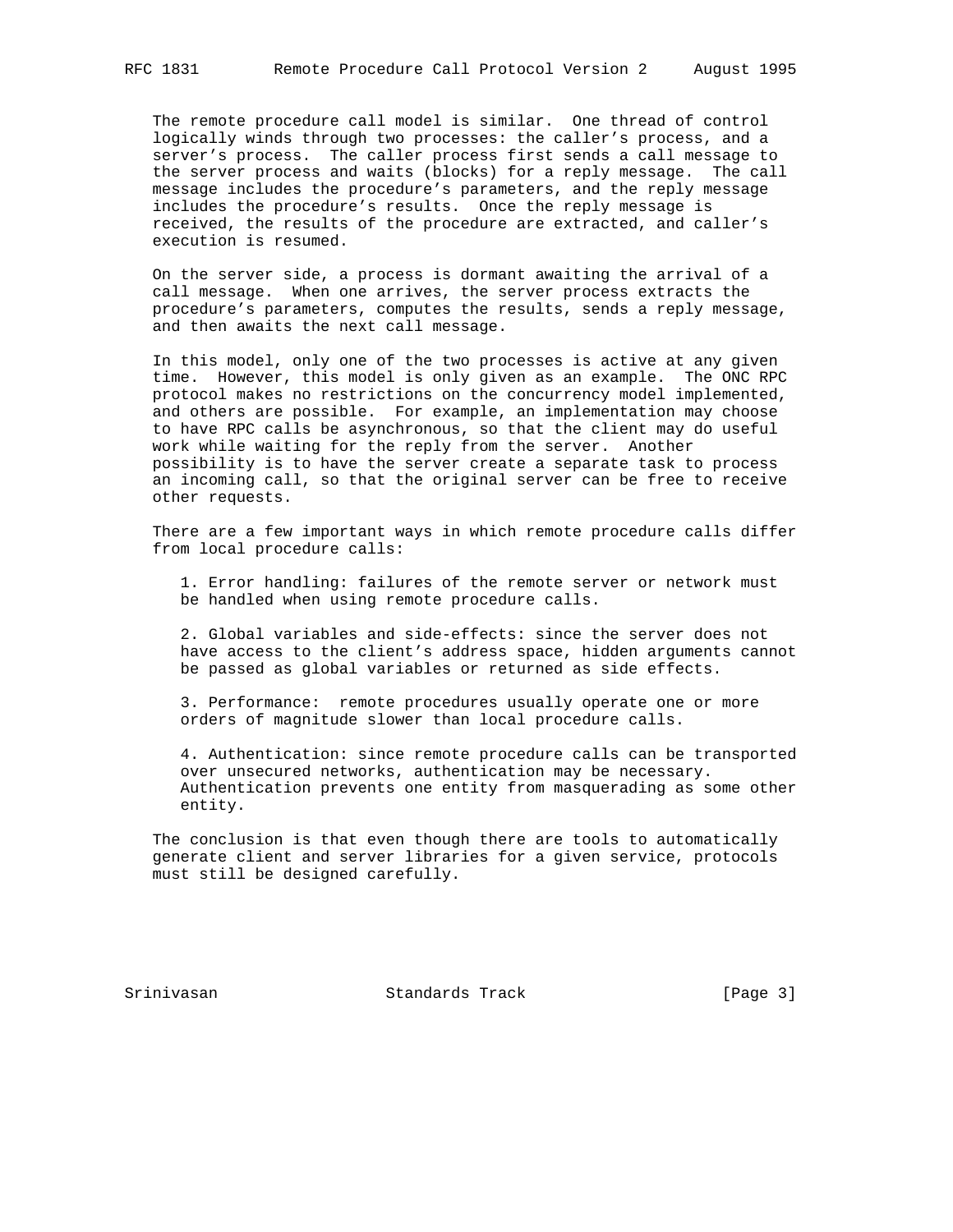## 4. TRANSPORTS AND SEMANTICS

 The RPC protocol can be implemented on several different transport protocols. The RPC protocol does not care how a message is passed from one process to another, but only with specification and interpretation of messages. However, the application may wish to obtain information about (and perhaps control over) the transport layer through an interface not specified in this document. For example, the transport protocol may impose a restriction on the maximum size of RPC messages, or it may be stream-oriented like TCP with no size limit. The client and server must agree on their transport protocol choices.

 It is important to point out that RPC does not try to implement any kind of reliability and that the application may need to be aware of the type of transport protocol underneath RPC. If it knows it is running on top of a reliable transport such as TCP [6], then most of the work is already done for it. On the other hand, if it is running on top of an unreliable transport such as UDP [7], it must implement its own time-out, retransmission, and duplicate detection policies as the RPC protocol does not provide these services.

 Because of transport independence, the RPC protocol does not attach specific semantics to the remote procedures or their execution requirements. Semantics can be inferred from (but should be explicitly specified by) the underlying transport protocol. For example, consider RPC running on top of an unreliable transport such as UDP. If an application retransmits RPC call messages after time outs, and does not receive a reply, it cannot infer anything about the number of times the procedure was executed. If it does receive a reply, then it can infer that the procedure was executed at least once.

 A server may wish to remember previously granted requests from a client and not regrant them in order to insure some degree of execute-at-most-once semantics. A server can do this by taking advantage of the transaction ID that is packaged with every RPC message. The main use of this transaction ID is by the client RPC entity in matching replies to calls. However, a client application may choose to reuse its previous transaction ID when retransmitting a call. The server may choose to remember this ID after executing a call and not execute calls with the same ID in order to achieve some degree of execute-at-most-once semantics. The server is not allowed to examine this ID in any other way except as a test for equality.

 On the other hand, if using a "reliable" transport such as TCP, the application can infer from a reply message that the procedure was executed exactly once, but if it receives no reply message, it cannot

Srinivasan Standards Track [Page 4]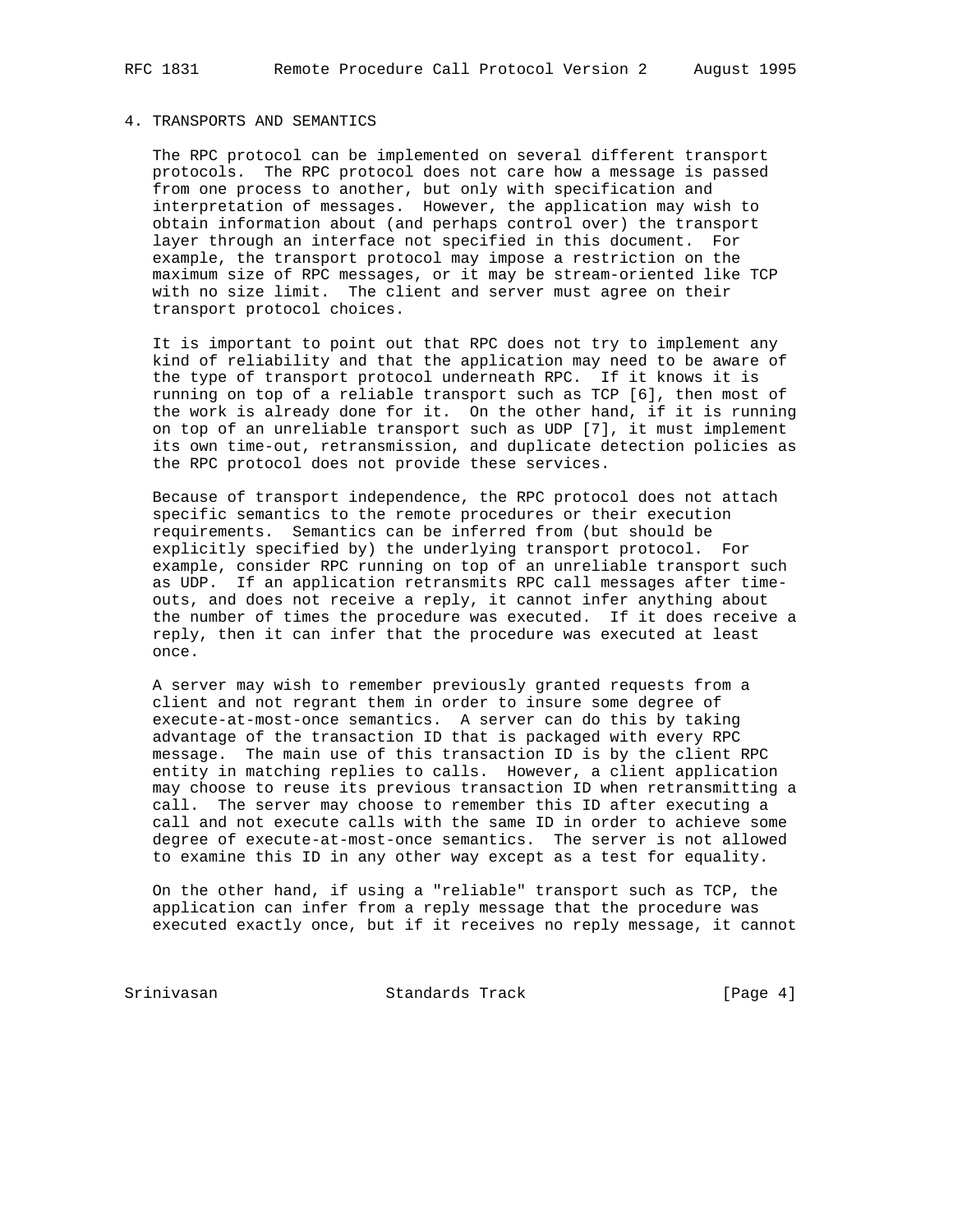assume that the remote procedure was not executed. Note that even if a connection-oriented protocol like TCP is used, an application still needs time-outs and reconnection to handle server crashes.

 There are other possibilities for transports besides datagram- or connection-oriented protocols. For example, a request-reply protocol such as VMTP [2] is perhaps a natural transport for RPC. ONC RPC uses both TCP and UDP transport protocols. Section 10 (RECORD MARKING STANDARD) describes the mechanism employed by ONC RPC to utilize a connection-oriented, stream-oriented transport such as TCP.

5. BINDING AND RENDEZVOUS INDEPENDENCE

 The act of binding a particular client to a particular service and transport parameters is NOT part of this RPC protocol specification. This important and necessary function is left up to some higher-level software.

 Implementors could think of the RPC protocol as the jump-subroutine instruction ("JSR") of a network; the loader (binder) makes JSR useful, and the loader itself uses JSR to accomplish its task. Likewise, the binding software makes RPC useful, possibly using RPC to accomplish this task.

6. AUTHENTICATION

 The RPC protocol provides the fields necessary for a client to identify itself to a service, and vice-versa, in each call and reply message. Security and access control mechanisms can be built on top of this message authentication. Several different authentication protocols can be supported. A field in the RPC header indicates which protocol is being used. More information on specific authentication protocols is in section 9: "Authentication Protocols".

7. RPC PROTOCOL REQUIREMENTS

The RPC protocol must provide for the following:

- (1) Unique specification of a procedure to be called.
- (2) Provisions for matching response messages to request messages.
- (3) Provisions for authenticating the caller to service and vice-versa.

Srinivasan Standards Track [Page 5]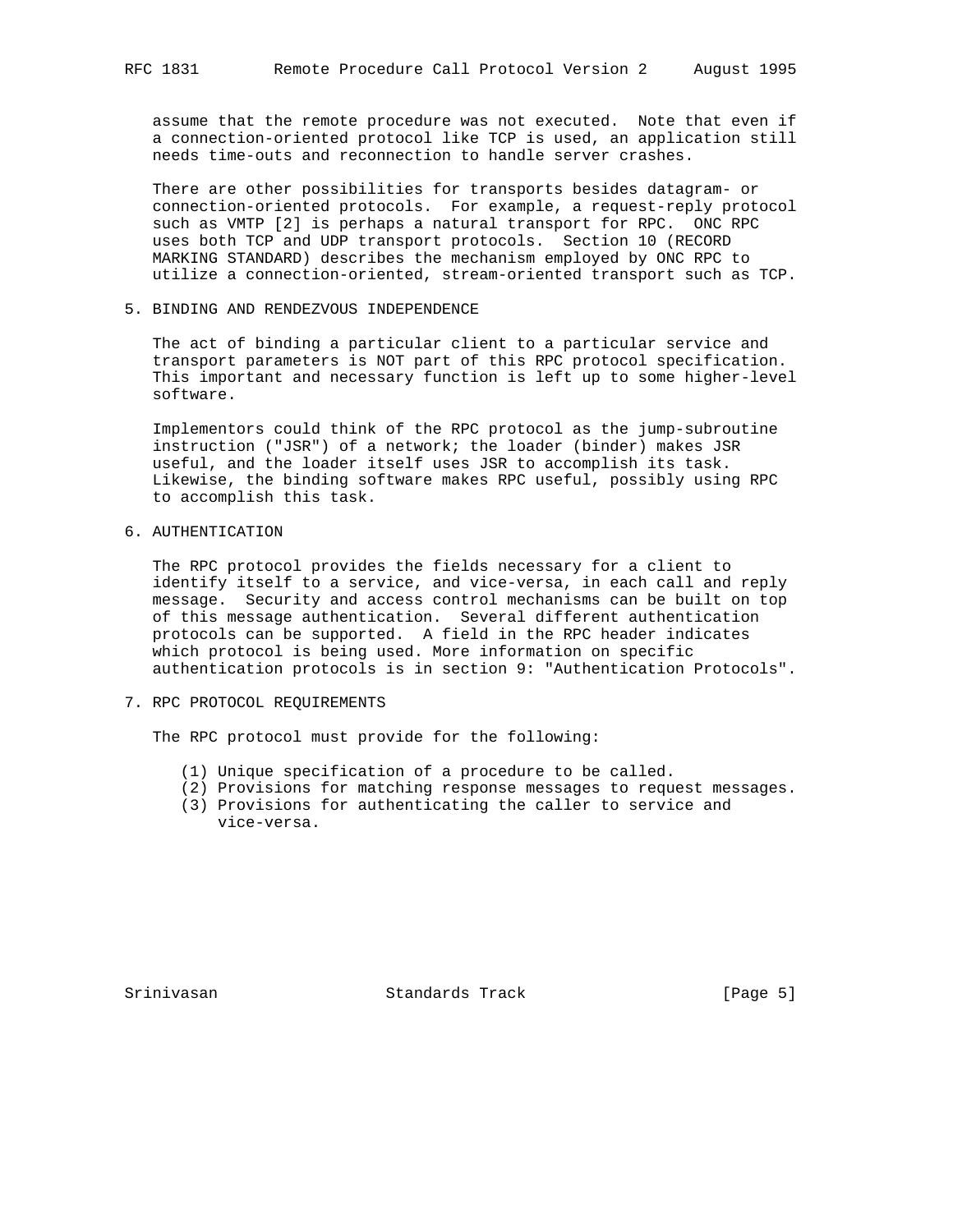Besides these requirements, features that detect the following are worth supporting because of protocol roll-over errors, implementation bugs, user error, and network administration:

- (1) RPC protocol mismatches.
- (2) Remote program protocol version mismatches.
- (3) Protocol errors (such as misspecification of a procedure's parameters).
- (4) Reasons why remote authentication failed.
- (5) Any other reasons why the desired procedure was not called.

#### 7.1 RPC Programs and Procedures

 The RPC call message has three unsigned integer fields -- remote program number, remote program version number, and remote procedure number -- which uniquely identify the procedure to be called. Program numbers are administered by a central authority (rpc@sun.com). Once implementors have a program number, they can implement their remote program; the first implementation would most likely have the version number 1. Because most new protocols evolve, a version field of the call message identifies which version of the protocol the caller is using. Version numbers enable support of both old and new protocols through the same server process.

 The procedure number identifies the procedure to be called. These numbers are documented in the specific program's protocol specification. For example, a file service's protocol specification may state that its procedure number 5 is "read" and procedure number 12 is "write".

 Just as remote program protocols may change over several versions, the actual RPC message protocol could also change. Therefore, the call message also has in it the RPC version number, which is always equal to two for the version of RPC described here.

 The reply message to a request message has enough information to distinguish the following error conditions:

 (1) The remote implementation of RPC does not support protocol version 2. The lowest and highest supported RPC version numbers are returned.

(2) The remote program is not available on the remote system.

 (3) The remote program does not support the requested version number. The lowest and highest supported remote program version numbers are returned.

Srinivasan Standards Track [Page 6]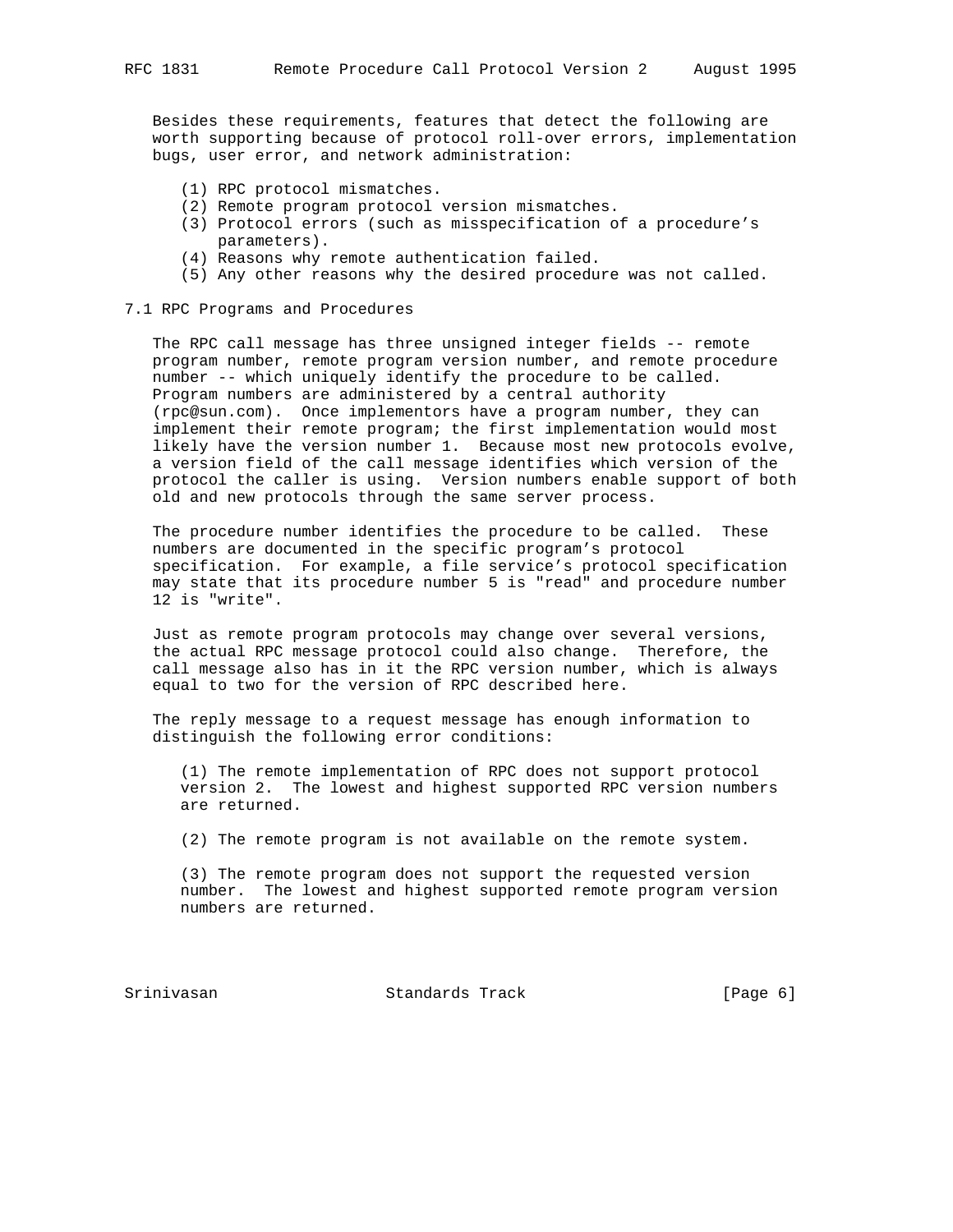(4) The requested procedure number does not exist. (This is usually a client side protocol or programming error.)

 (5) The parameters to the remote procedure appear to be garbage from the server's point of view. (Again, this is usually caused by a disagreement about the protocol between client and service.)

## 7.2 Authentication

 Provisions for authentication of caller to service and vice-versa are provided as a part of the RPC protocol. The call message has two authentication fields, the credential and verifier. The reply message has one authentication field, the response verifier. The RPC protocol specification defines all three fields to be the following opaque type (in the eXternal Data Representation (XDR) language [9]):

```
 enum auth_flavor {
  \text{AUTH\_NONE} = 0,
  AUTH_SYS = 1,
  AUTH\_SHORT = 2
   /* and more to be defined */
 };
 struct opaque_auth {
   auth_flavor flavor;
   opaque body<400>;
 };
```
 In other words, any "opaque\_auth" structure is an "auth\_flavor" enumeration followed by up to 400 bytes which are opaque to (uninterpreted by) the RPC protocol implementation.

 The interpretation and semantics of the data contained within the authentication fields is specified by individual, independent authentication protocol specifications. (Section 9 defines the various authentication protocols.)

 If authentication parameters were rejected, the reply message contains information stating why they were rejected.

Srinivasan Standards Track [Page 7]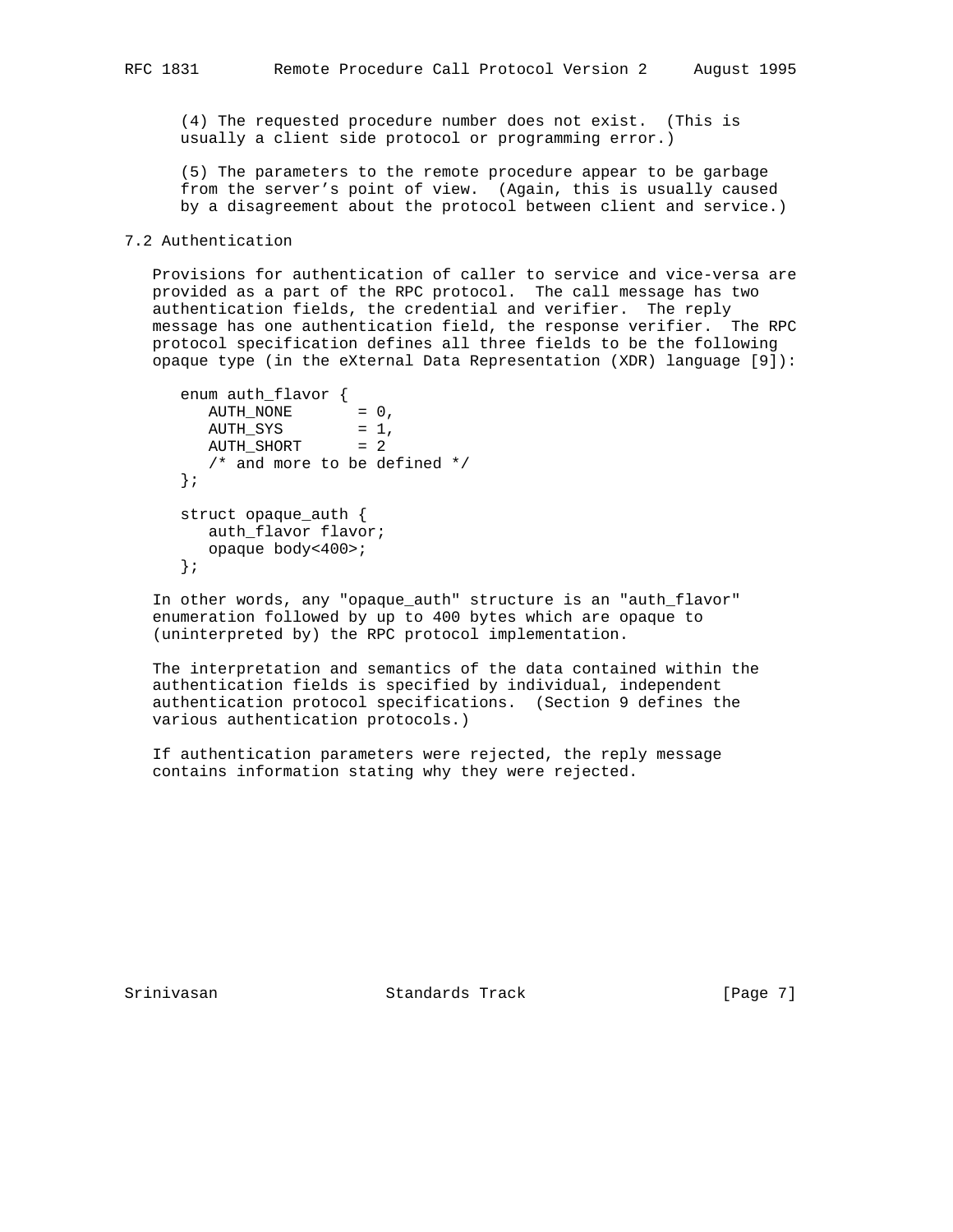#### 7.3 Program Number Assignment

 Program numbers are given out in groups of hexadecimal 20000000 (decimal 536870912) according to the following chart:

|  | $0 - 1$ fffffff       |                 | defined by rpc@sun.com |
|--|-----------------------|-----------------|------------------------|
|  | 20000000 - 3ffffffff  | defined by user |                        |
|  | $40000000 - 5fffffff$ | transient       |                        |
|  | 60000000 - 7fffffff   | reserved        |                        |
|  | 80000000 - 9ffffffff  | reserved        |                        |
|  | $a0000000 - bfffffff$ | reserved        |                        |
|  | $c0000000 - dfffffff$ | reserved        |                        |
|  | $e0000000 - ffffffff$ | reserved        |                        |
|  |                       |                 |                        |

 The first group is a range of numbers administered by rpc@sun.com and should be identical for all sites. The second range is for applications peculiar to a particular site. This range is intended primarily for debugging new programs. When a site develops an application that might be of general interest, that application should be given an assigned number in the first range. Application developers may apply for blocks of RPC program numbers in the first range by sending electronic mail to "rpc@sun.com". The third group is for applications that generate program numbers dynamically. The final groups are reserved for future use, and should not be used.

7.4 Other Uses of the RPC Protocol

 The intended use of this protocol is for calling remote procedures. Normally, each call message is matched with a reply message. However, the protocol itself is a message-passing protocol with which other (non-procedure call) protocols can be implemented.

7.4.1 Batching

 Batching is useful when a client wishes to send an arbitrarily large sequence of call messages to a server. Batching typically uses reliable byte stream protocols (like TCP) for its transport. In the case of batching, the client never waits for a reply from the server, and the server does not send replies to batch calls. A sequence of batch calls is usually terminated by a legitimate remote procedure call operation in order to flush the pipeline and get positive acknowledgement.

7.4.2 Broadcast Remote Procedure Calls

 In broadcast protocols, the client sends a broadcast call to the network and waits for numerous replies. This requires the use of packet-based protocols (like UDP) as its transport protocol. Servers

Srinivasan Standards Track [Page 8]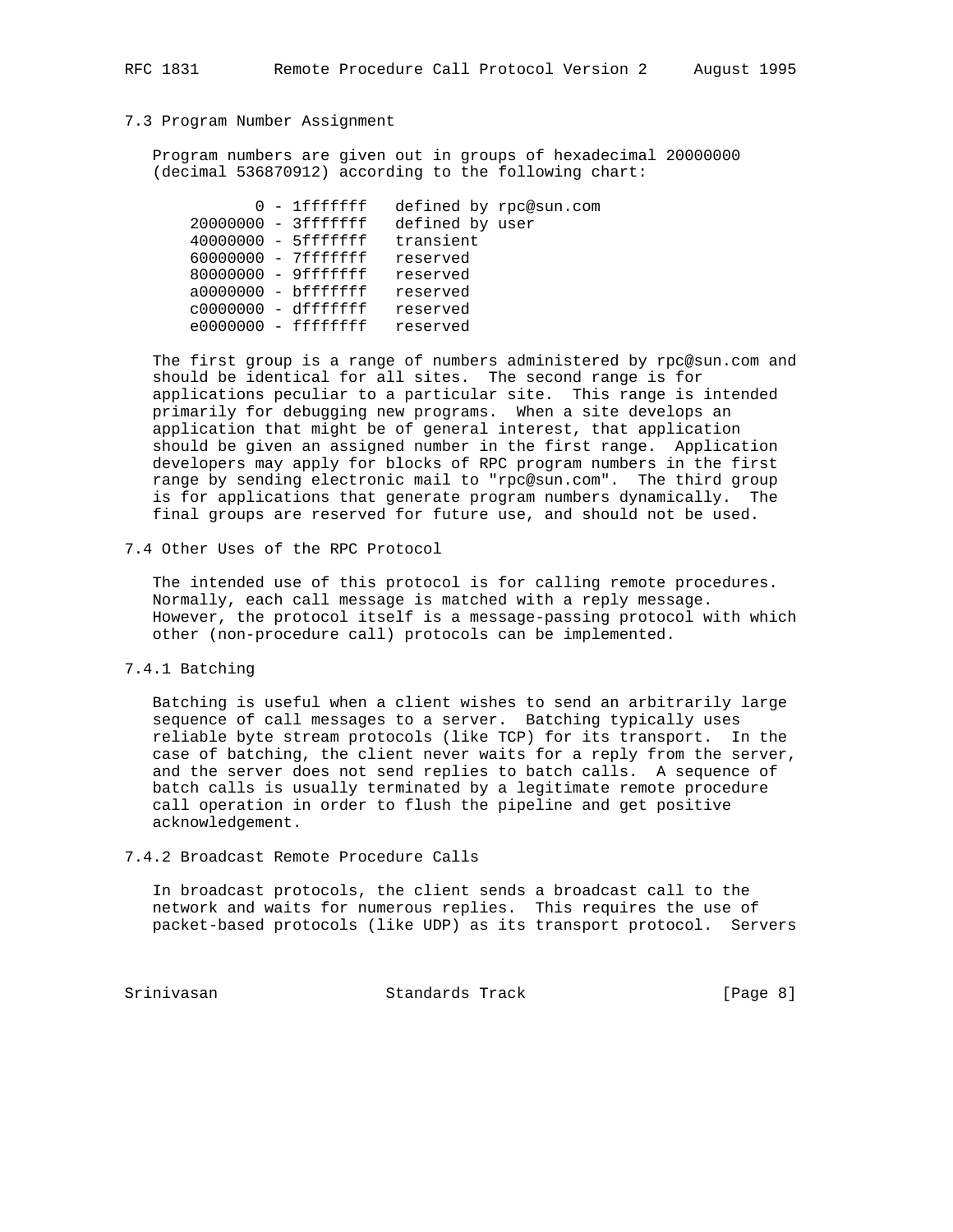that support broadcast protocols usually respond only when the call is successfully processed and are silent in the face of errors, but this varies with the application.

 The principles of broadcast RPC also apply to multicasting - an RPC request can be sent to a multicast address.

8. THE RPC MESSAGE PROTOCOL

 This section defines the RPC message protocol in the XDR data description language [9].

```
 enum msg_type {
 CALL = 0, REPLY = 1
 };
```
 A reply to a call message can take on two forms: The message was either accepted or rejected.

```
 enum reply_stat {
  MSG_ACCEPTED = 0,
   MSG_DENIED = 1
 };
```
 Given that a call message was accepted, the following is the status of an attempt to call a remote procedure.

```
 enum accept_stat {
       SUCCESS = 0, /* RPC executed successfully */
        PROG_UNAVAIL = 1, /* remote hasn't exported program */
      PROG_MISMATCH = 2, /* remote can't support version # */
 PROC_UNAVAIL = 3, /* program can't support procedure */
 GARBAGE_ARGS = 4, /* procedure can't decode params */
       SYSTEM_ERR = 5 /* errors like memory allocation failure */
     };
   Reasons why a call message was rejected:
     enum reject_stat {
      RPC_MISMATCH = 0, /* RPC version number != 2 */
       AUTH_ERROR = 1 /* remote can't authenticate caller */
     };
   Why authentication failed:
 enum auth_stat {
\text{AUTH\_OK} = 0, /* success */
```
Srinivasan Standards Track [Page 9]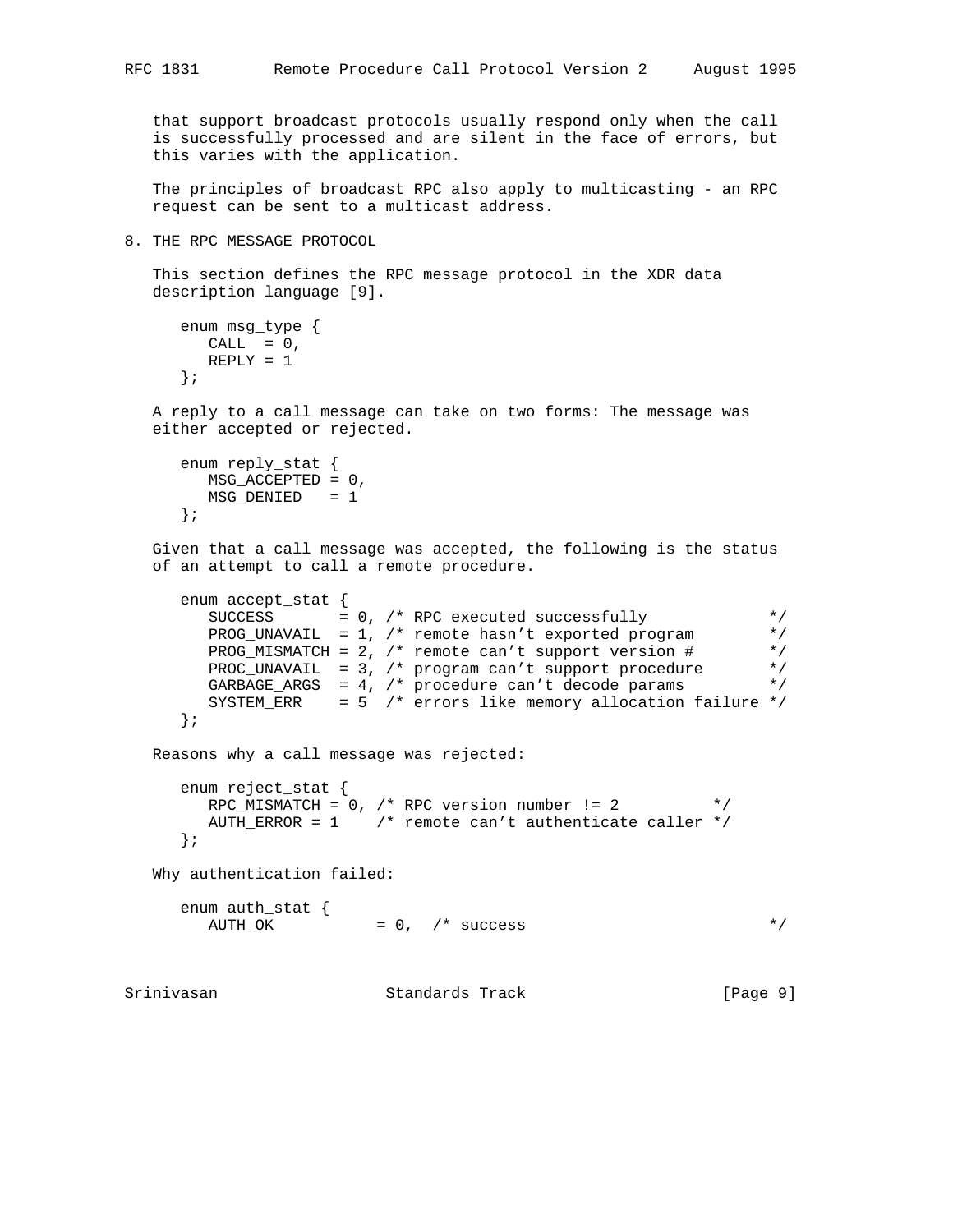```
 /*
          * failed at remote end
          */
         AUTH_BADCRED = 1, /* bad credential (seal broken) */
          AUTH_REJECTEDCRED = 2, /* client must begin new session */
         AUTH_REUBERF = 3, /* Dension and the political broken) */<br>AUTH_BADVERF = 3, /* bad verifier (seal broken) */<br>AUTH_REJECTEDVERF = 4, /* verifier expired or replayed */
         AUTH_REJECTEDVERF = 4, /* verifier expired or replayed
         AUTH_TOOWEAK = 5, /* rejected for security reasons */ /*
           * failed locally
           */
 AUTH_INVALIDRESP = 6, /* bogus response verifier */
AUTH_FAILED = 7 /* reason unknown */
       };
```
The RPC message:

 All messages start with a transaction identifier, xid, followed by a two-armed discriminated union. The union's discriminant is a msg\_type which switches to one of the two types of the message. The xid of a REPLY message always matches that of the initiating CALL message. NB: The xid field is only used for clients matching reply messages with call messages or for servers detecting retransmissions; the service side cannot treat this id as any type of sequence number.

```
 struct rpc_msg {
   unsigned int xid;
   union switch (msg_type mtype) {
   case CALL:
      call_body cbody;
   case REPLY:
     reply_body rbody;
   } body;
 };
```
Body of an RPC call:

 In version 2 of the RPC protocol specification, rpcvers must be equal to 2. The fields prog, vers, and proc specify the remote program, its version number, and the procedure within the remote program to be called. After these fields are two authentication parameters: cred (authentication credential) and verf (authentication verifier). The two authentication parameters are followed by the parameters to the remote procedure, which are specified by the specific program protocol.

 The purpose of the authentication verifier is to validate the authentication credential. Note that these two items are

Srinivasan Standards Track [Page 10]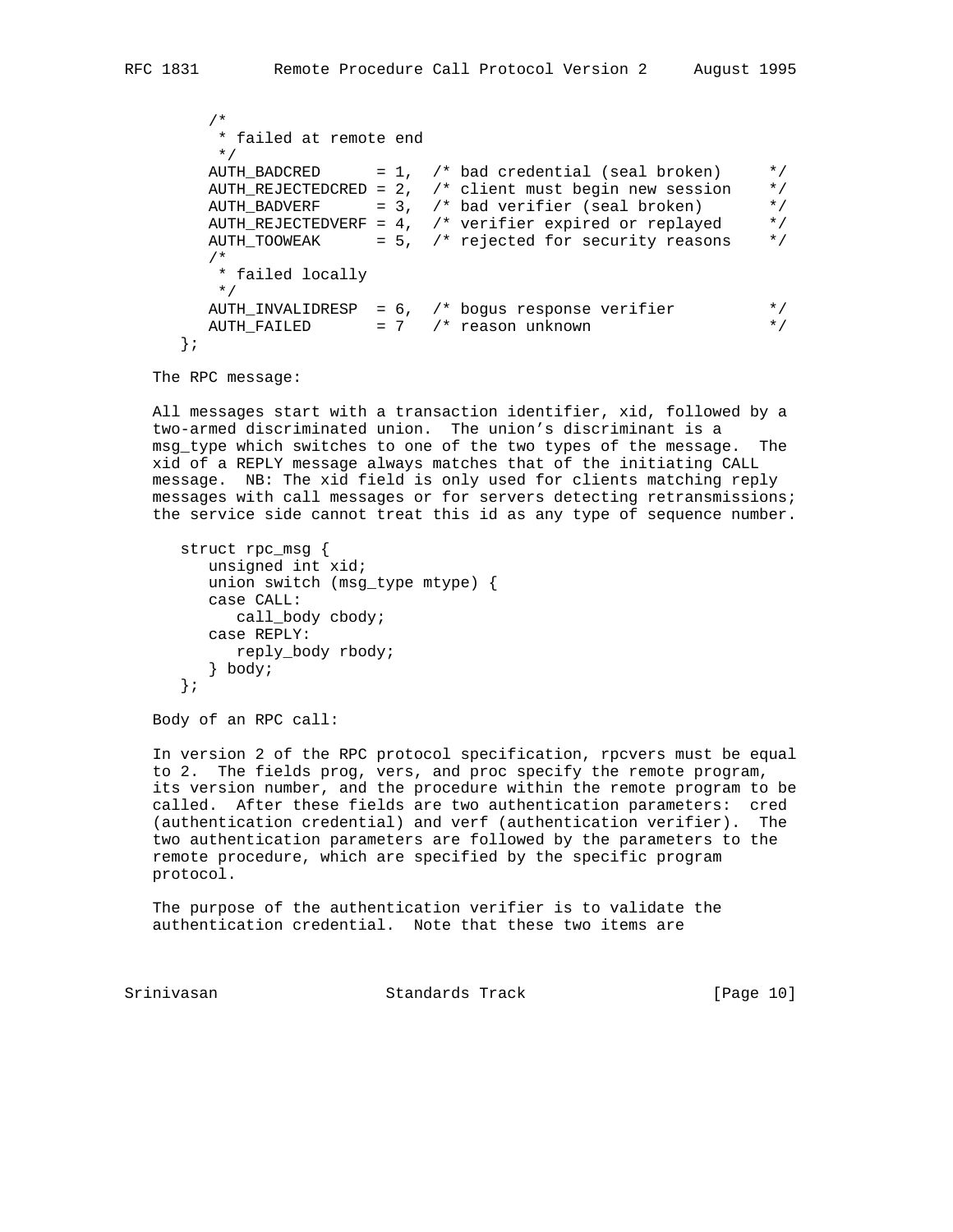historically separate, but are always used together as one logical entity.

```
 struct call_body {
  unsigned int rpcvers; \frac{1}{2} /* must be equal to two (2) */
   unsigned int prog;
   unsigned int vers;
   unsigned int proc;
   opaque_auth cred;
   opaque_auth verf;
   /* procedure specific parameters start here */
 };
```

```
 Body of a reply to an RPC call:
```

```
 union reply_body switch (reply_stat stat) {
 case MSG_ACCEPTED:
  accepted_reply areply;
 case MSG_DENIED:
   rejected_reply rreply;
 } reply;
```
Reply to an RPC call that was accepted by the server:

 There could be an error even though the call was accepted. The first field is an authentication verifier that the server generates in order to validate itself to the client. It is followed by a union whose discriminant is an enum accept\_stat. The SUCCESS arm of the union is protocol specific. The PROG\_UNAVAIL, PROC\_UNAVAIL, GARBAGE\_ARGS, and SYSTEM\_ERR arms of the union are void. The PROG\_MISMATCH arm specifies the lowest and highest version numbers of the remote program supported by the server.

```
 struct accepted_reply {
   opaque_auth verf;
    union switch (accept_stat stat) {
    case SUCCESS:
       opaque results[0];
       /*
        * procedure-specific results start here
        */
     case PROG_MISMATCH:
        struct {
           unsigned int low;
          unsigned int high;
        } mismatch_info;
     default:
        /*
```
Srinivasan Standards Track [Page 11]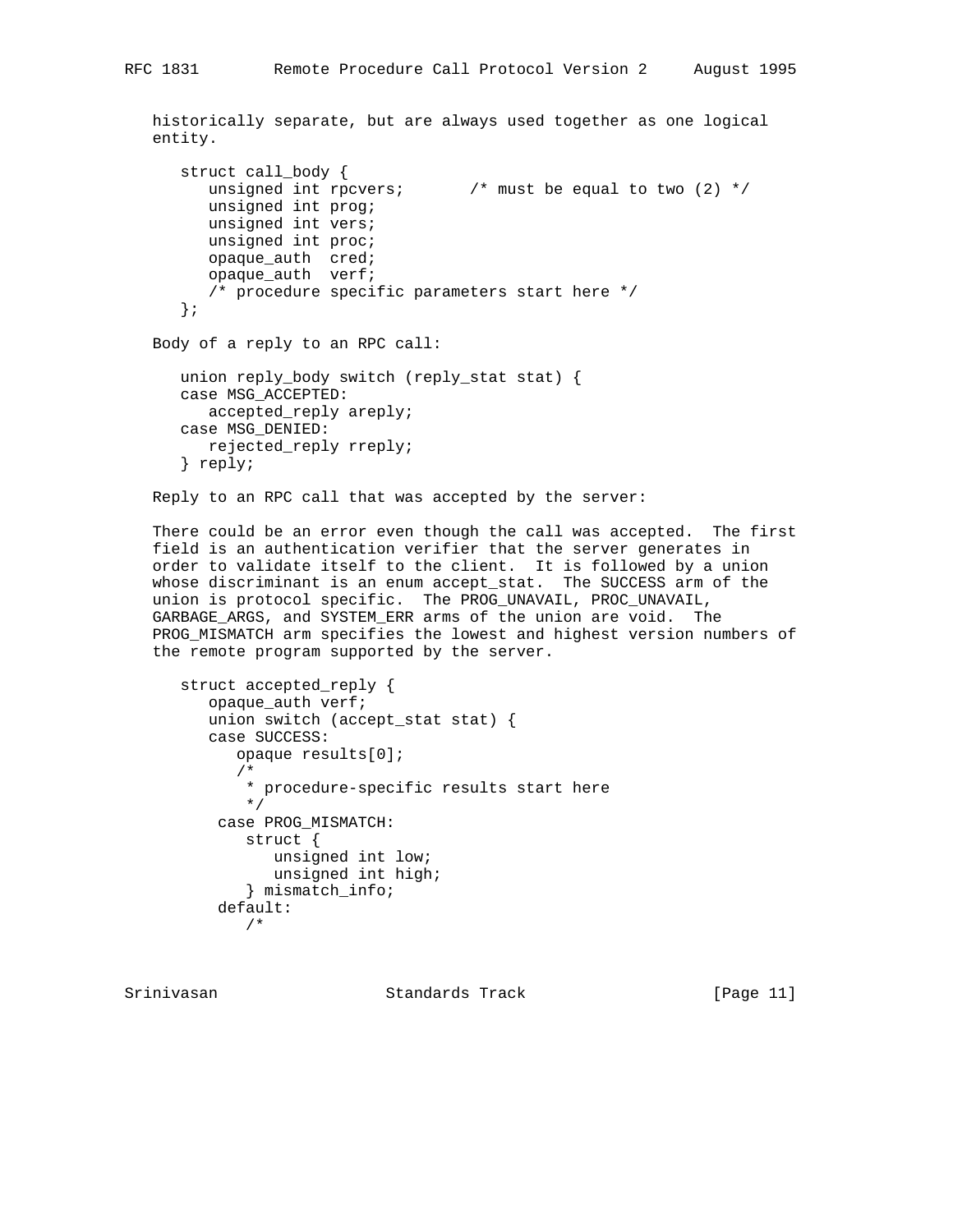```
 * Void. Cases include PROG_UNAVAIL, PROC_UNAVAIL,
         * GARBAGE_ARGS, and SYSTEM_ERR.
         */
        void;
     } reply_data;
 };
```
Reply to an RPC call that was rejected by the server:

 The call can be rejected for two reasons: either the server is not running a compatible version of the RPC protocol (RPC\_MISMATCH), or the server rejects the identity of the caller (AUTH\_ERROR). In case of an RPC version mismatch, the server returns the lowest and highest supported RPC version numbers. In case of invalid authentication, failure status is returned.

```
 union rejected_reply switch (reject_stat stat) {
 case RPC_MISMATCH:
   struct {
       unsigned int low;
      unsigned int high;
    } mismatch_info;
 case AUTH_ERROR:
    auth_stat stat;
 };
```
9. AUTHENTICATION PROTOCOLS

 As previously stated, authentication parameters are opaque, but open-ended to the rest of the RPC protocol. This section defines two standard "flavors" of authentication. Implementors are free to invent new authentication types, with the same rules of flavor number assignment as there is for program number assignment. The "flavor" of a credential or verifier refers to the value of the "flavor" field in the opaque\_auth structure. Flavor numbers, like RPC program numbers, are also administered centrally, and developers may assign new flavor numbers by applying through electronic mail to "rpc@sun.com". Credentials and verifiers are represented as variable length opaque data (the "body" field in the opaque\_auth structure).

 In this document, two flavors of authentication are described. Of these, Null authentication (described in the next subsection) is mandatory - it must be available in all implementations. System authentication is described in Appendix A. It is strongly recommended that implementors include System authentication in their implementations. Many applications use this style of authentication, and availability of this flavor in an implementation will enhance interoperability.

Srinivasan Standards Track [Page 12]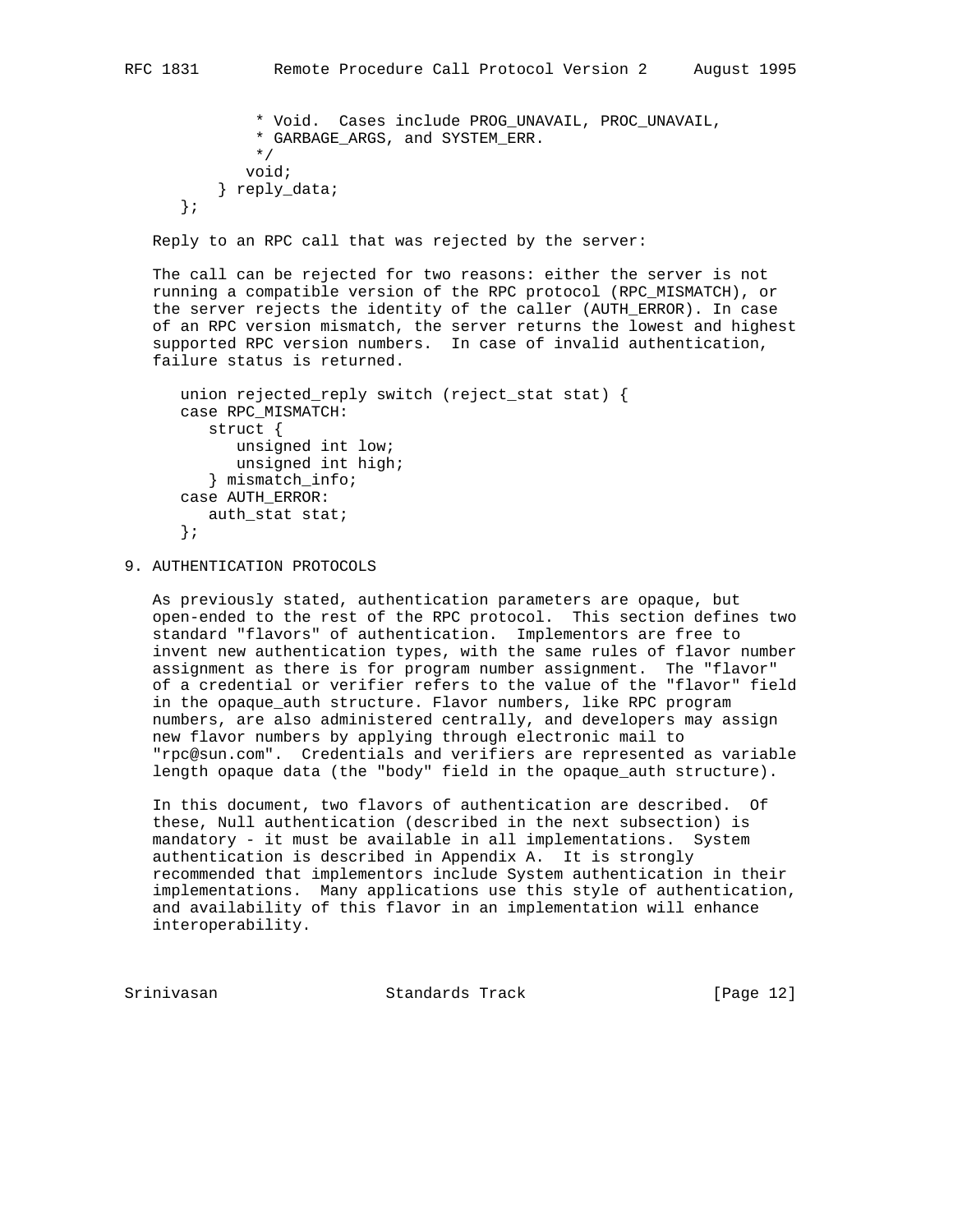### 9.1 Null Authentication

 Often calls must be made where the client does not care about its identity or the server does not care who the client is. In this case, the flavor of the RPC message's credential, verifier, and reply verifier is "AUTH\_NONE". Opaque data associated with "AUTH\_NONE" is undefined. It is recommended that the length of the opaque data be zero.

## 10. RECORD MARKING STANDARD

 When RPC messages are passed on top of a byte stream transport protocol (like TCP), it is necessary to delimit one message from another in order to detect and possibly recover from protocol errors. This is called record marking (RM). One RPC message fits into one RM record.

 A record is composed of one or more record fragments. A record fragment is a four-byte header followed by 0 to  $(2**31)$  - 1 bytes of fragment data. The bytes encode an unsigned binary number; as with XDR integers, the byte order is from highest to lowest. The number encodes two values -- a boolean which indicates whether the fragment is the last fragment of the record (bit value 1 implies the fragment is the last fragment) and a 31-bit unsigned binary value which is the length in bytes of the fragment's data. The boolean value is the highest-order bit of the header; the length is the 31 low-order bits. (Note that this record specification is NOT in XDR standard form!)

11. THE RPC LANGUAGE

 Just as there was a need to describe the XDR data-types in a formal language, there is also need to describe the procedures that operate on these XDR data-types in a formal language as well. The RPC Language is an extension to the XDR language, with the addition of "program", "procedure", and "version" declarations. The following example is used to describe the essence of the language.

11.1 An Example Service Described in the RPC Language

Here is an example of the specification of a simple ping program.

 program PING\_PROG { /\* \* Latest and greatest version \*/ version PING\_VERS\_PINGBACK { void PINGPROC\_NULL(void) = 0;

Srinivasan Standards Track [Page 13]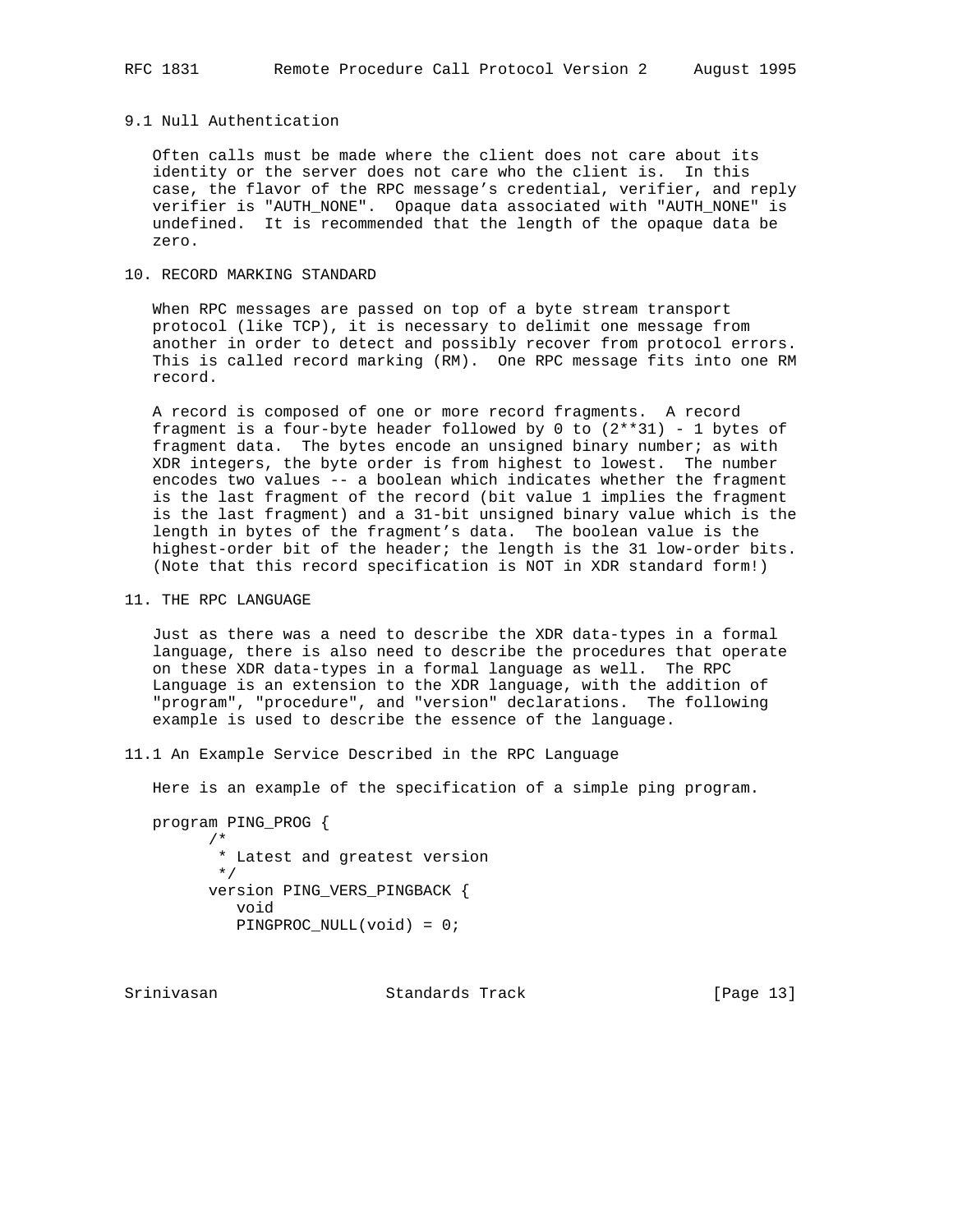```
 /*
        * Ping the client, return the round-trip time
        * (in microseconds). Returns -1 if the operation
        * timed out.
        */
       int
       PINGPROC_PINGBACK(void) = 1;
   \} = 2i /*
     * Original version
     */
    version PING_VERS_ORIG {
       void
       PINGPROC_NULL(void) = 0;
   } = 1;} = 1;const PING_VERS = 2; \frac{1}{2} /* latest version */
```
 The first version described is PING\_VERS\_PINGBACK with two procedures, PINGPROC\_NULL and PINGPROC\_PINGBACK. PINGPROC\_NULL takes no arguments and returns no results, but it is useful for computing round-trip times from the client to the server and back again. By convention, procedure 0 of any RPC protocol should have the same semantics, and never require any kind of authentication. The second procedure is used for the client to have the server do a reverse ping operation back to the client, and it returns the amount of time (in microseconds) that the operation used. The next version, PING\_VERS\_ORIG, is the original version of the protocol and it does not contain PINGPROC\_PINGBACK procedure. It is useful for compatibility with old client programs, and as this program matures it may be dropped from the protocol entirely.

```
11.2 The RPC Language Specification
```
 The RPC language is identical to the XDR language defined in RFC 1014, except for the added definition of a "program-def" described below.

```
 program-def:
    "program" identifier "{"
      version-def
      version-def *
    "}" "=" constant ";"
 version-def:
    "version" identifier "{"
```
Srinivasan Standards Track [Page 14]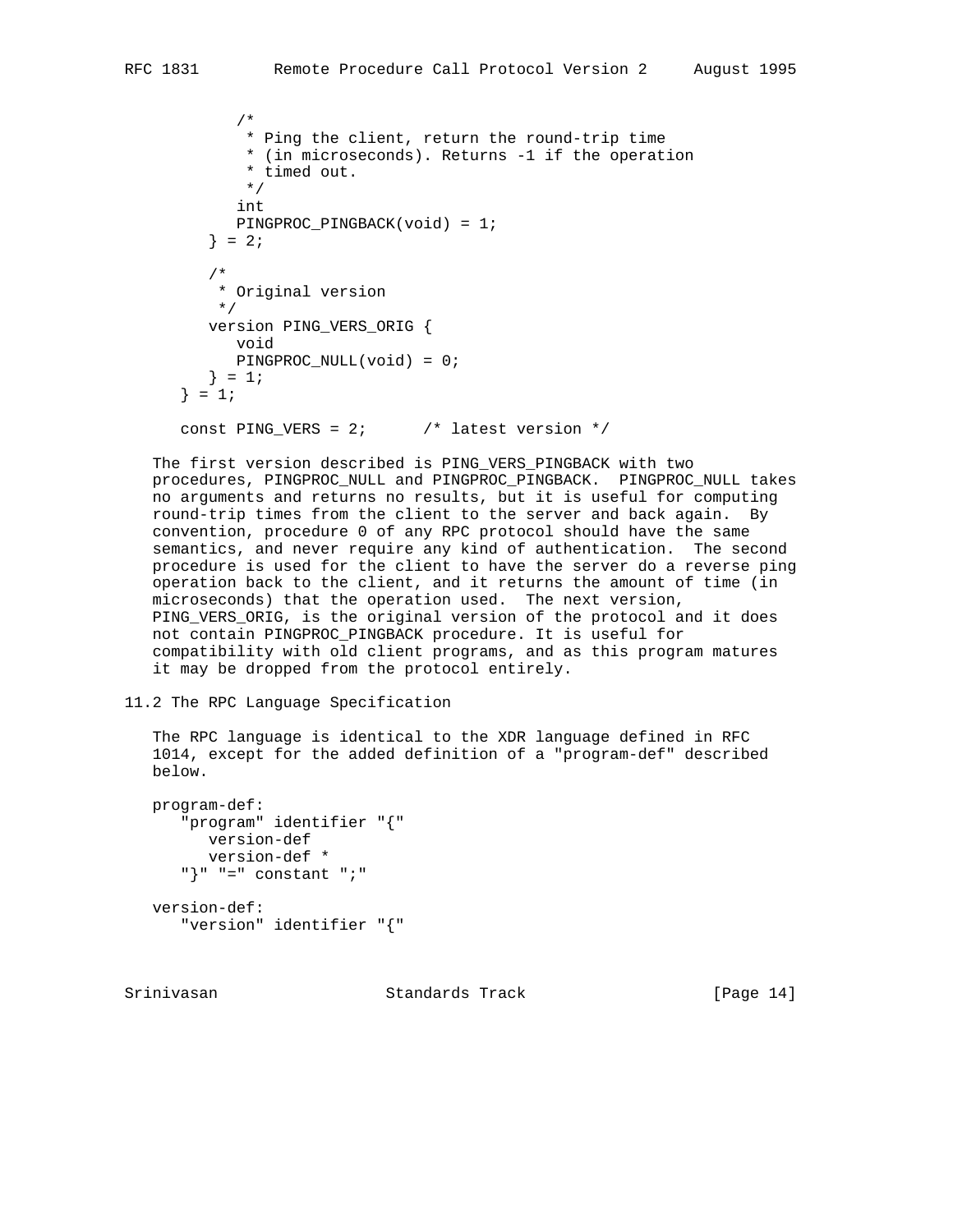```
 procedure-def
 procedure-def *
 "}" "=" constant ";"
   procedure-def:
      type-specifier identifier "(" type-specifier
        ("," type-specifier )* ")" "=" constant ";"
```
11.3 Syntax Notes

 (1) The following keywords are added and cannot be used as identifiers: "program" and "version";

 (2) A version name cannot occur more than once within the scope of a program definition. Nor can a version number occur more than once within the scope of a program definition.

 (3) A procedure name cannot occur more than once within the scope of a version definition. Nor can a procedure number occur more than once within the scope of version definition.

 (4) Program identifiers are in the same name space as constant and type identifiers.

 (5) Only unsigned constants can be assigned to programs, versions and procedures.

Srinivasan Standards Track [Page 15]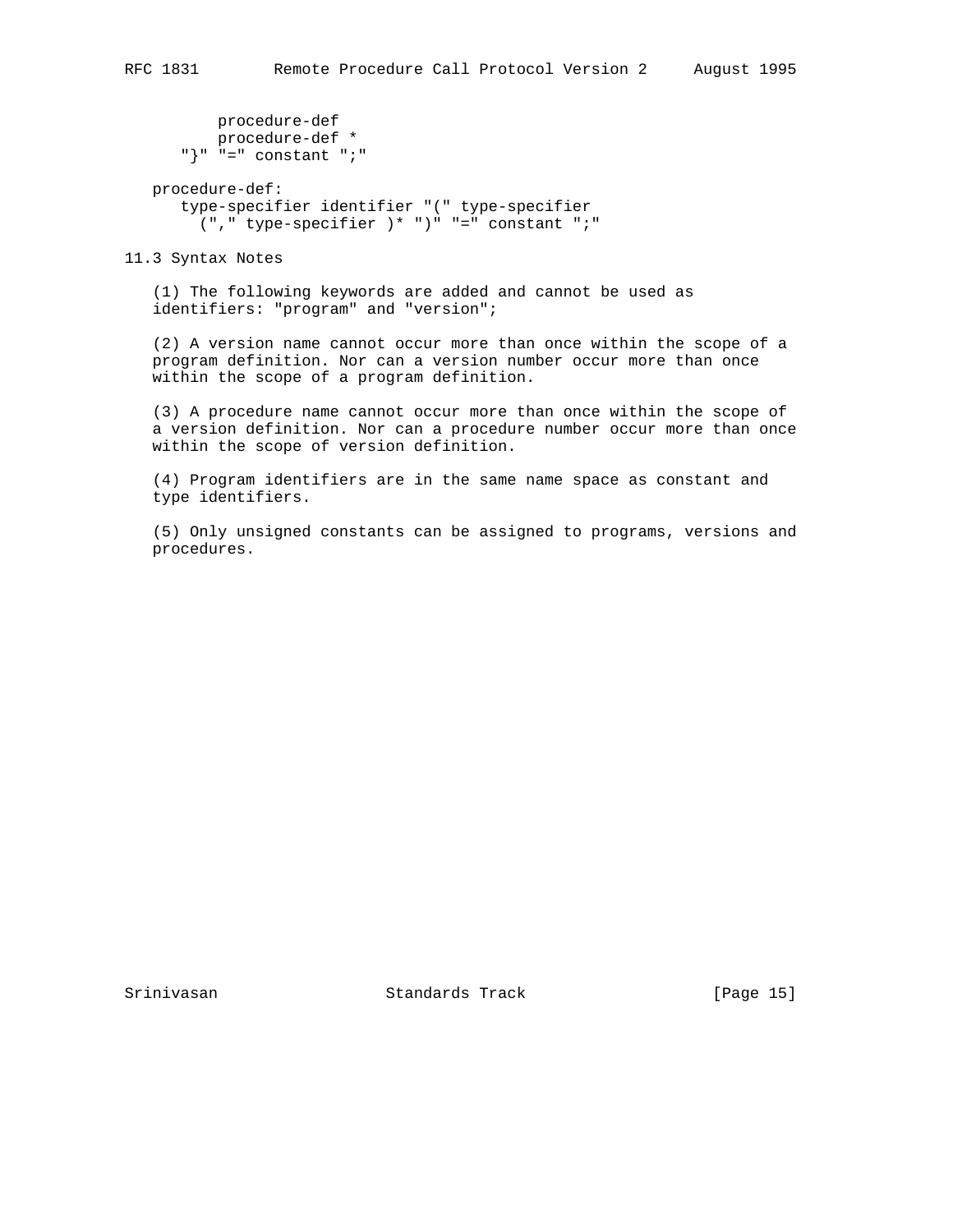# APPENDIX A: SYSTEM AUTHENTICATION

 The client may wish to identify itself, for example, as it is identified on a UNIX(tm) system. The flavor of the client credential is "AUTH\_SYS". The opaque data constituting the credential encodes the following structure:

```
 struct authsys_parms {
   unsigned int stamp;
   string machinename<255>;
   unsigned int uid;
   unsigned int gid;
   unsigned int gids<16>;
 };
```
 The "stamp" is an arbitrary ID which the caller machine may generate. The "machinename" is the name of the caller's machine (like "krypton"). The "uid" is the caller's effective user ID. The "gid" is the caller's effective group ID. The "gids" is a counted array of groups which contain the caller as a member. The verifier accompanying the credential should have "AUTH\_NONE" flavor value (defined above). Note this credential is only unique within a particular domain of machine names, uids, and gids.

 The flavor value of the verifier received in the reply message from the server may be "AUTH\_NONE" or "AUTH\_SHORT". In the case of "AUTH\_SHORT", the bytes of the reply verifier's string encode an opaque structure. This new opaque structure may now be passed to the server instead of the original "AUTH\_SYS" flavor credential. The server may keep a cache which maps shorthand opaque structures (passed back by way of an "AUTH\_SHORT" style reply verifier) to the original credentials of the caller. The caller can save network bandwidth and server cpu cycles by using the shorthand credential.

 The server may flush the shorthand opaque structure at any time. If this happens, the remote procedure call message will be rejected due to an authentication error. The reason for the failure will be "AUTH\_REJECTEDCRED". At this point, the client may wish to try the original "AUTH\_SYS" style of credential.

 It should be noted that use of this flavor of authentication does not guarantee any security for the users or providers of a service, in itself. The authentication provided by this scheme can be considered legitimate only when applications using this scheme and the network can be secured externally, and privileged transport addresses are used for the communicating end-points (an example of this is the use of privileged TCP/UDP ports in Unix systems - note that not all systems enforce privileged transport address mechanisms).

Srinivasan Standards Track [Page 16]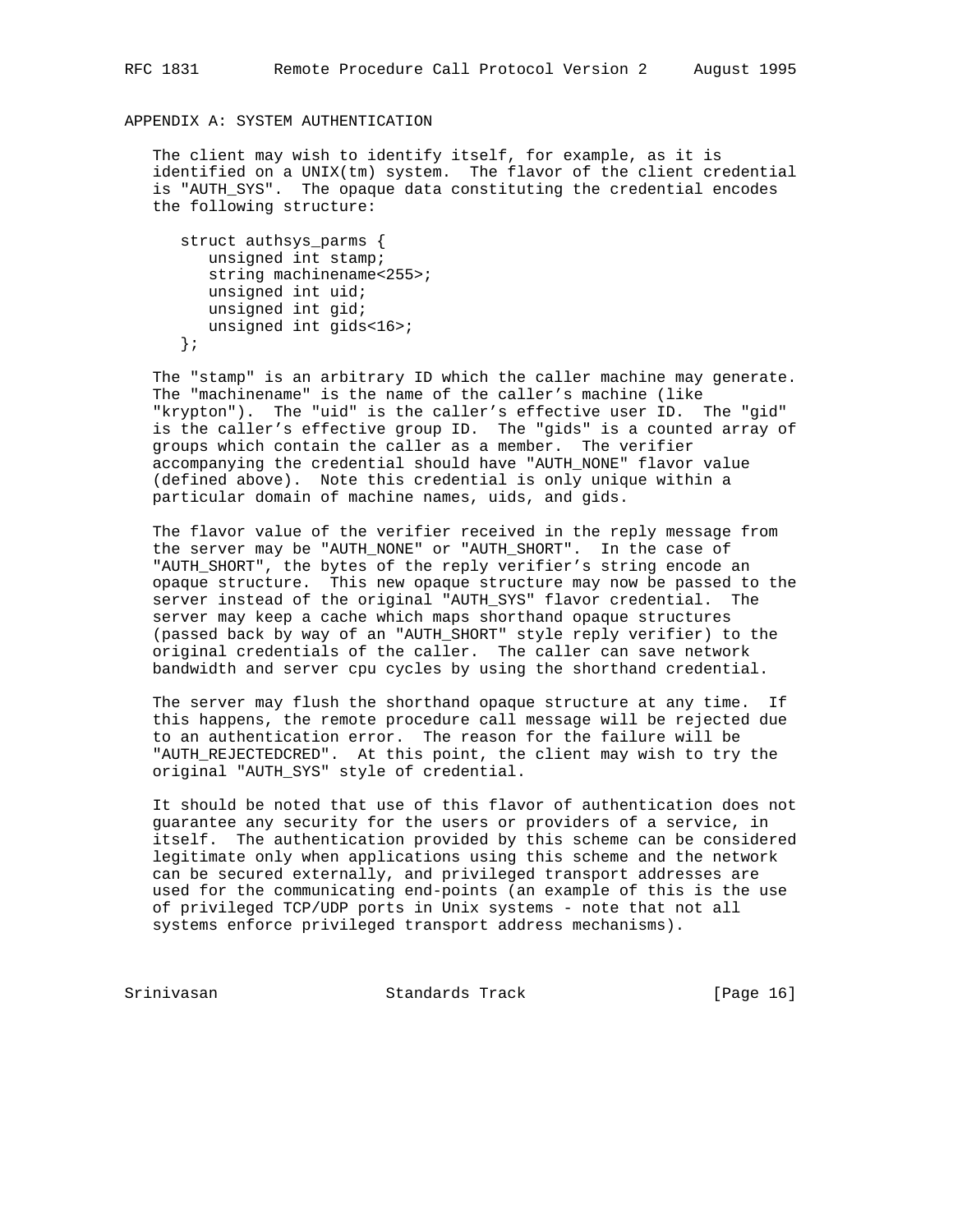REFERENCES

- [1] Birrell, A. D. & Nelson, B. J., "Implementing Remote Procedure Calls", XEROX CSL-83-7, October 1983.
- [2] Cheriton, D., "VMTP: Versatile Message Transaction Protocol", Preliminary Version 0.3, Stanford University, January 1987.
- [3] Diffie & Hellman, "New Directions in Cryptography", IEEE Transactions on Information Theory IT-22, November 1976.
- [4] Mills, D., "Network Time Protocol", RFC 1305, UDEL, March 1992.
- [5] National Bureau of Standards, "Data Encryption Standard", Federal Information Processing Standards Publication 46, January 1977.
- [6] Postel, J., "Transmission Control Protocol DARPA Internet Program Protocol Specification", STD 7, RFC 793, USC/Information Sciences Institute, September 1981.
- [7] Postel, J., "User Datagram Protocol", STD 6, RFC 768, USC/Information Sciences Institute, August 1980.
- [8] Reynolds, J., and Postel, J., "Assigned Numbers", STD 2, RFC 1700, USC/Information Sciences Institute, October 1994.
- [9] Srinivasan, R., "XDR: External Data Representation Standard", RFC 1832, Sun Microsystems, Inc., August 1995.
- [10] Miller, S., Neuman, C., Schiller, J., and J. Saltzer, "Section E.2.1: Kerberos Authentication and Authorization System", M.I.T. Project Athena, Cambridge, Massachusetts, December 21, 1987.
- [11] Steiner, J., Neuman, C., and J. Schiller, "Kerberos: An Authentication Service for Open Network Systems", pp. 191-202 in Usenix Conference Proceedings, Dallas, Texas, February 1988.
- [12] Kohl, J. and C. Neuman, "The Kerberos Network Authentication Service (V5)", RFC 1510, Digital Equipment Corporation, USC/Information Sciences Institute, September 1993.

Srinivasan Standards Track [Page 17]